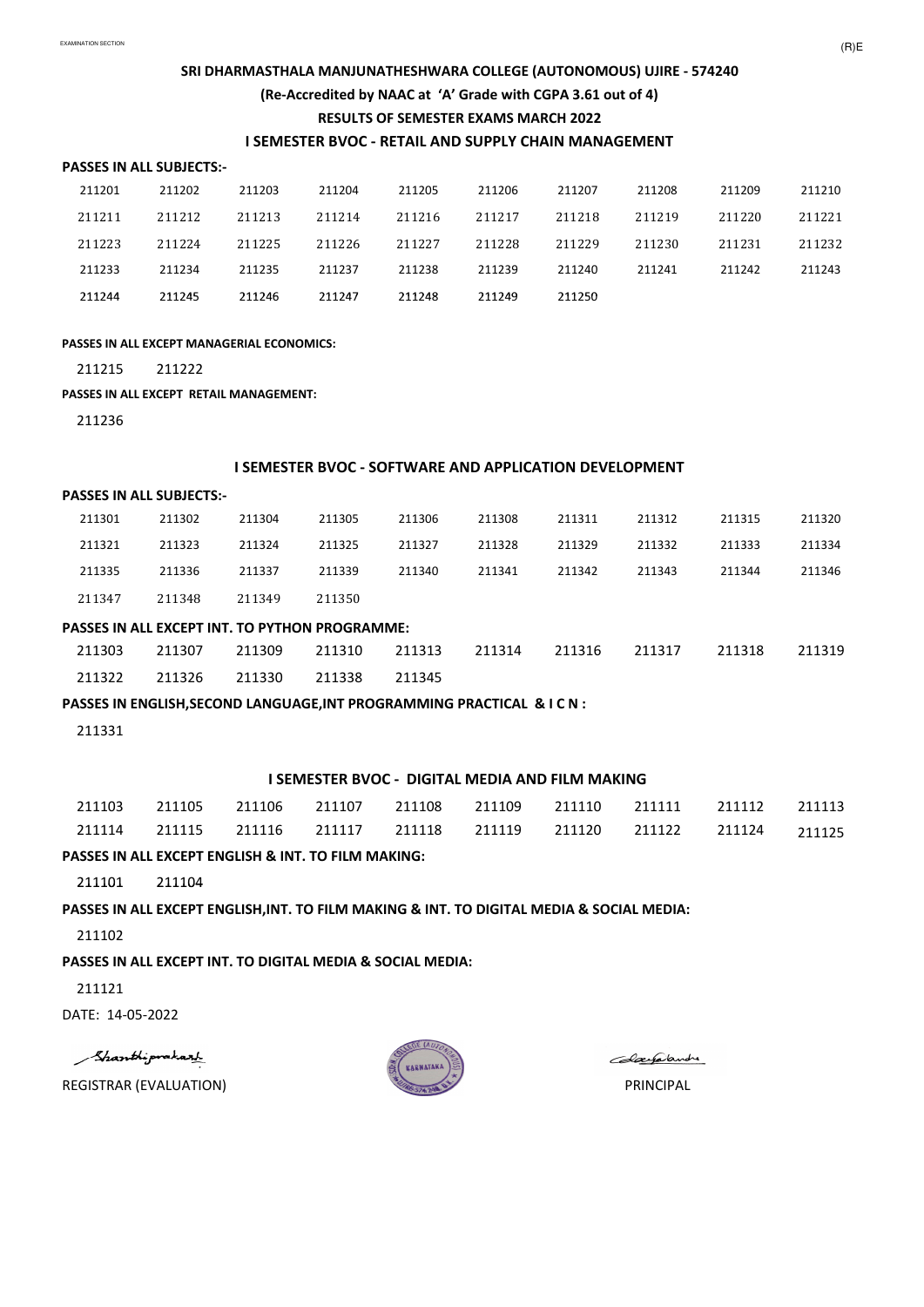#### **PASSES IN ALL SUBJECTS:-**

| 201201 | 201202 | 201203 | 201204 | 201205 | 201206 | 201207 | 201208 | 201209 |
|--------|--------|--------|--------|--------|--------|--------|--------|--------|
| 201211 | 201212 | 201213 | 201215 | 201216 | 201217 | 201218 | 201219 | 201221 |
| 201222 | 201223 | 201224 | 201225 | 201226 | 201227 | 201228 | 201229 | 201231 |
| 201233 | 201234 | 201235 | 201236 | 201237 | 201238 | 201239 | 201240 | 201241 |
| 201244 | 201245 | 201246 | 201247 | 201248 | 201249 |        |        |        |

#### **(Re-Accredited by NAAC at 'A' Grade with CGPA 3.61 out of 4)**

### **III SEMESTER BVOC - RETAIL AND SUPPLY CHAIN MANAGEMENT**

#### **SRI DHARMASTHALA MANJUNATHESHWARA COLLEGE (AUTONOMOUS) UJIRE - 574240**

#### **RESULTS OF SEMESTER EXAMS MARCH 2022**

**PASSES IN ALL EXCEPT COMP APPL. IN RETAIL PRACTICAL:**

201232

#### **PASSES IN ALL EXCEPT SECOND LANGUAGE:**

201243

#### **PASSES IN ALL SUBJECTS:-**

| 201302 | 201303 | 201305 | 201307 | 201308 | 201309 | 201311 | 201312 | 201313 |
|--------|--------|--------|--------|--------|--------|--------|--------|--------|
| 201315 | 201318 | 201319 | 201320 | 201321 | 201322 | 201323 | 201324 | 201325 |
| 201327 | 201328 | 201329 | 201330 | 201332 | 201335 | 201337 | 201339 | 201340 |
| 201341 | 201342 | 201344 | 201345 | 201349 | 201350 |        |        |        |

### **III SEMESTER BVOC - SOFTWARE AND APPLICATION DEVELOPMENT**

#### **PASSES IN ALL EXCEPT OBJECT ORIENTED PROGRAMME PRACTICAL:**

|  | 201301 | 201306 | 201310 | 210314 | 201316 | 201331 | 201333 | 201346 |
|--|--------|--------|--------|--------|--------|--------|--------|--------|
|--|--------|--------|--------|--------|--------|--------|--------|--------|

#### **PASSES IN ALL EXCEPT SECOND LANGUAGE & OBJECT ORIENTED PROGRAMME PRACTICAL:**

201304

#### **PASSES IN ALL EXCEPT PYHTON FOR DATA SCIENCE & OBJECT ORIENTED PROGRAMME PRACTICAL:**

201326

#### **PASSES IN ENGLISH,SECOND LANGUAGE,OBJECT ORIENTED PRG. JAVA PRACTICAL & EVS:**

201334

#### **PASSES IN ALL EXCEPT PYHTON FOR DATA SCIENCE :**

201336 201348

#### **PASSES IN ENGLISH,SECOND LANGUAGE,OBJECT ORIENTED PRG. JAVA & EVS:**

201347

#### **PASSES IN ALL SUBJECTS:-**

201101 201102 201103 201105 201106 201107 201108 201109 201111 201112

DATE: 14-05-2022

Shanthiprakart

REGISTRAR (EVALUATION) PRINCIPAL



Colaegalande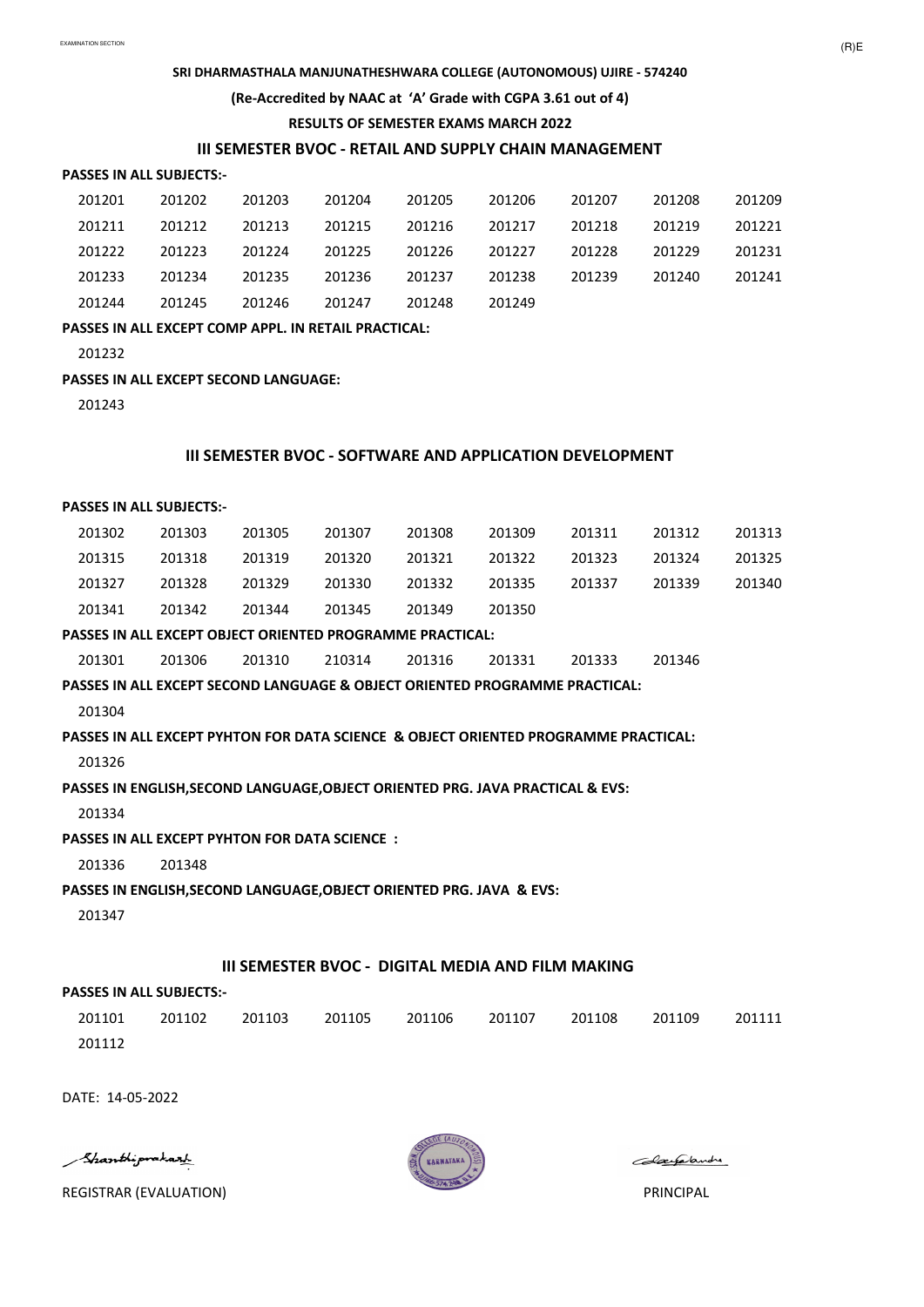#### **PASSES IN ALL SUBJECTS:-**

### **SRI DHARMASTHALA MANJUNATHESHWARA COLLEGE (AUTONOMOUS) UJIRE - 574240**

| 191131 | 191132 | 191133 | 191134 | 191135 | 191136 | 191137 | 191138 | 191139 |
|--------|--------|--------|--------|--------|--------|--------|--------|--------|
| 191141 | 191142 | 191143 | 191144 | 191145 | 191146 | 191147 | 191148 | 191149 |
| 191150 | 191151 | 191152 | 191153 | 191154 | 191155 | 191156 | 191157 | 191158 |
| 191159 | 191160 |        |        |        |        |        |        |        |

### **(Re-Accredited by NAAC at 'A' Grade with CGPA 3.61 out of 4)**

#### **RESULTS OF SEMESTER EXAMS MARCH 2022**

# **V SEMESTER BVOC - RETAIL AND SUPPLY CHAIN MANAGEMENT**

#### **PASSES IN ALL SUBJECTS:-**

| 191165 | 191166 | 191167 | 191168 | 191169 | 191170 | 191171 | 191172 | 191173 |
|--------|--------|--------|--------|--------|--------|--------|--------|--------|
| 191174 | 191175 | 191176 | 191177 | 191178 | 191179 | 191180 | 191181 | 191182 |
| 191183 | 191184 | 191185 | 191186 | 191187 | 191189 | 191190 | 191191 |        |

### **V SEMESTER BVOC - SOFTWARE AND APPLICATION DEVELOPMENT**

#### **PASSES IN ALL SUBJECTS:-**

| 191102 | 191103 | 191104 | 191105 | 191106 | 191107 | 191108 | 191109 | 191110 |
|--------|--------|--------|--------|--------|--------|--------|--------|--------|
| 191111 | 191112 | 191114 | 191118 | 191119 | 191120 | 191121 | 191122 |        |

DATE: 14-05-2022

Shanthiprakart

REGISTRAR (EVALUATION) PRINCIPAL



Colaegalandre

### **V SEMESTER BVOC - DIGITAL MEDIA AND FILM MAKING**